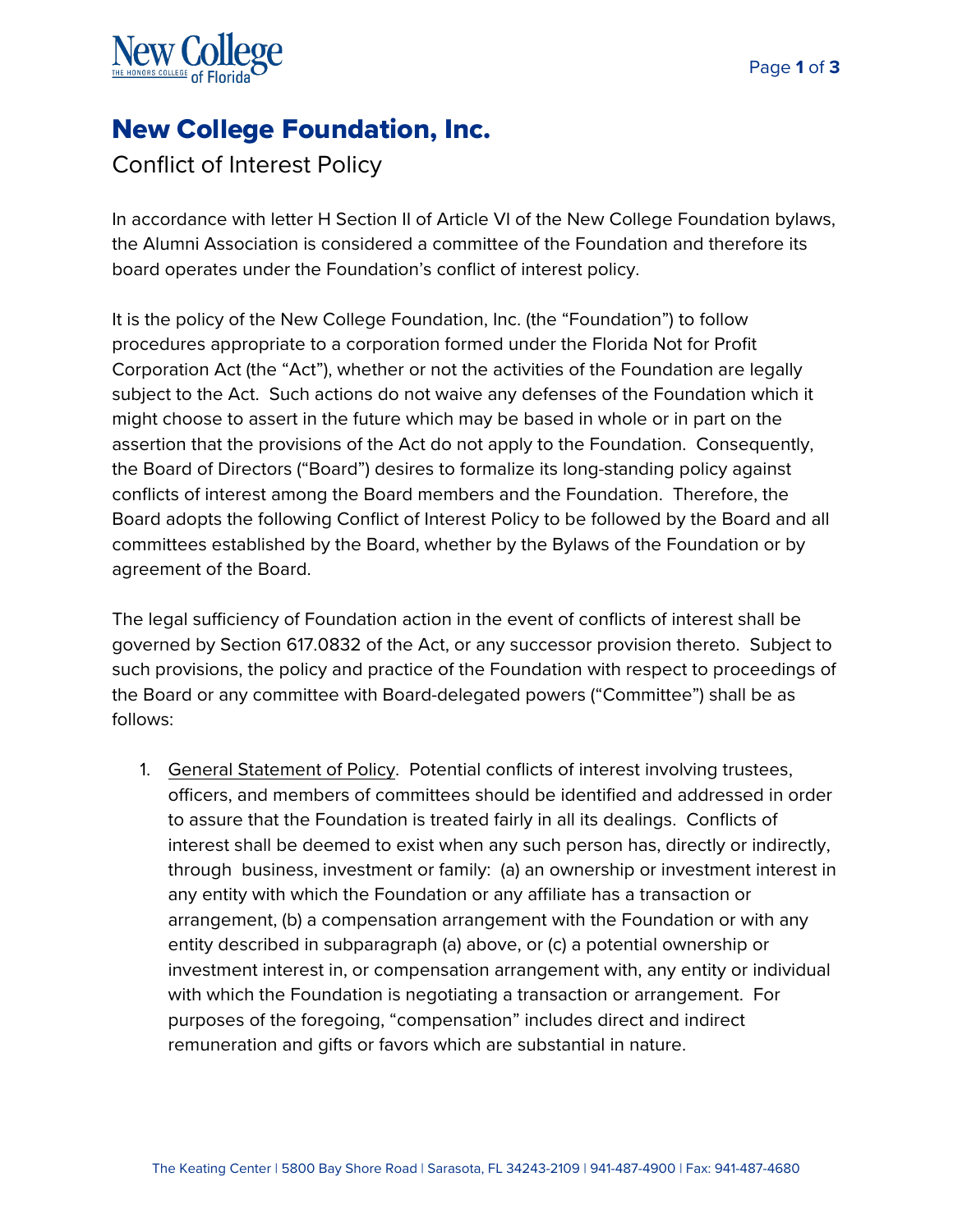

2. Disclosure of Potential Conflicts of Interest. At or prior to consideration by the Board or Committee of a matter, transaction or arrangement as to which any director, officer or member has a conflict of interest, the individual having such conflict shall disclose the same to the Board or Committee, as the case may be. Unless it is obvious that the potential conflict constitutes an actual conflict, in which event the provisions of Paragraph 3 shall apply, the individual disclosing such conflict shall be excused, and the remaining present members of the Board or Committee shall determine, in the absence of such person, whether such disclosed potential conflict constitutes an actual conflict.

3. Proceedings of Board or Committee in the Event of Conflict. If it is determined that an actual conflict of interest exists, the individual with such conflict shall not be present during discussion or voting on such matter as relates to the conflict. Approval of any transaction or arrangement that involves a conflict shall involve a consensus of those remaining that the transaction is in the interests of the Foundation and for its benefit, is fair and reasonable to the Foundation, and that the Foundation could not obtain a more advantageous transaction or arrangement with reasonable effort. The Board or Committee may, if deemed appropriate, appoint a non-interested committee or individual to investigate alternatives to such transaction or arrangement. The Board shall, in the case of violation of this policy by any individual, take such disciplinary or other corrective action as is necessary to protect the interests of the Foundation. The minutes of Board and Committee meetings shall record disclosures and other proceedings described above, including the names of all persons present and participating therein and all determinations made pursuant to such procedures.

4. Annual Distribution of Policy. Upon the adoption of this policy and on an annual basis thereafter, a copy of this policy shall be distributed to each director, officer and member of any committee, and each such person shall acknowledge in writing that he or she (a) has received, read and understood the policy; (b) agrees to comply with the same; (c) understands that the policy applies to all committees and subcommittees having board-delegated powers; and (d) understands that the Foundation is a charitable organization and that in order to maintain its tax-exempt status, it must continuously engage primarily in activities which accomplish one or more of its tax-exempt purposes. On such acknowledgment, each individual shall also identify ongoing actual or potential conflicts of interest of which such individual has knowledge, and the results of such survey shall be disclosed to the Board. In order to address situations which may possibly constitute a conflict of interest, the acknowledgment seeks information regarding any business dealings which Board members may have with any third persons or entities which persons or entities may have business dealings with the Foundation. The questions on the acknowledgment shall be construed broadly, to promote the Foundation's policy of full disclosure.